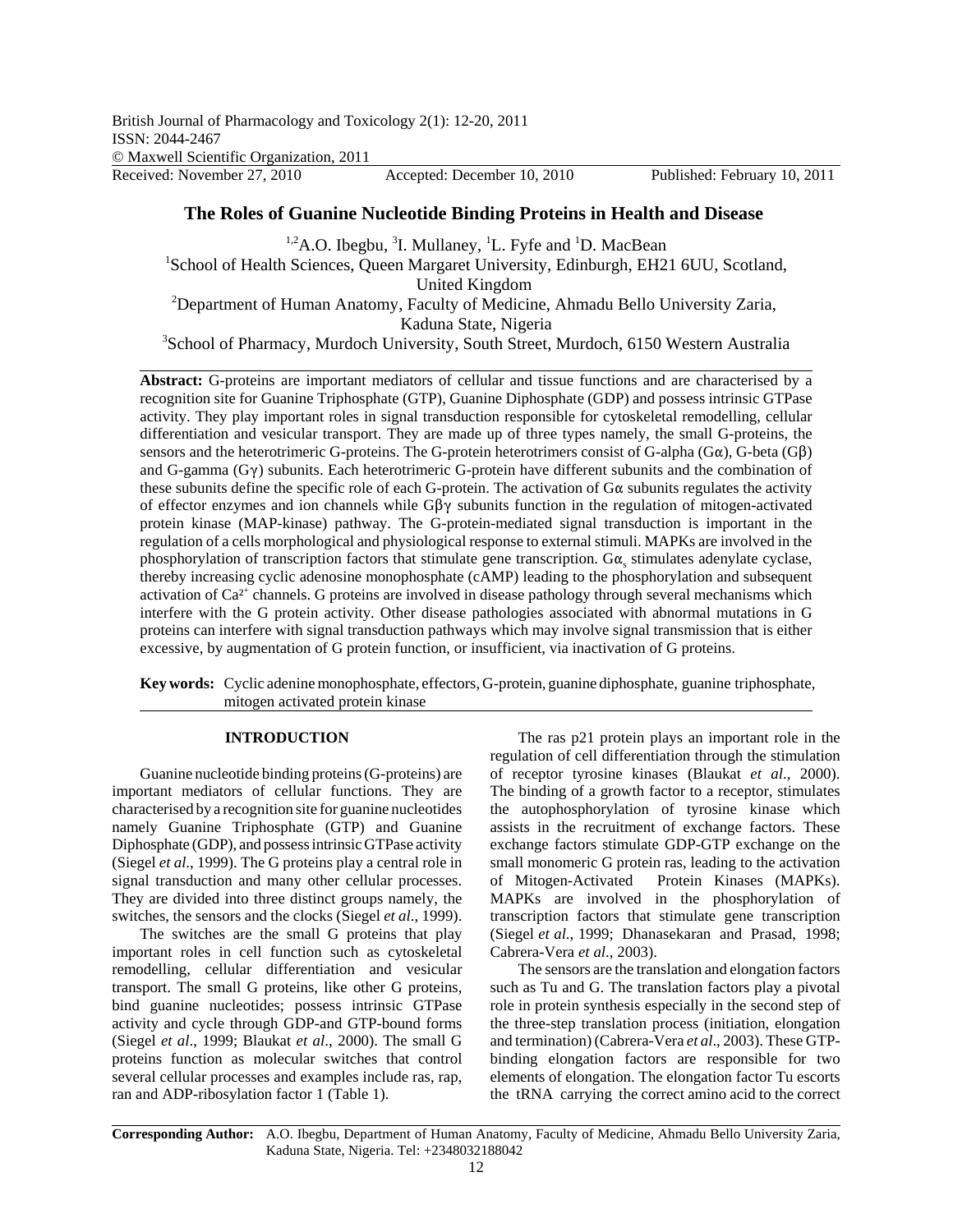| Br. J. Pharm. Toxicol., 2(1): 12-20, 2011 |  |  |  |  |
|-------------------------------------------|--|--|--|--|
|-------------------------------------------|--|--|--|--|

| Table 1: Examples of small G proteins and their cellular functions |                                                                                        |  |  |  |
|--------------------------------------------------------------------|----------------------------------------------------------------------------------------|--|--|--|
| Class                                                              | Cellular function                                                                      |  |  |  |
| Ras                                                                | Signal transduction (control of growth factor and MAP-kinase pathways)                 |  |  |  |
| Rac, CDC42                                                         | Signal transduction (control of cellular stress responses and MAP-kinase*** pathways)  |  |  |  |
| Rab                                                                | Localized to synaptic vesicles, where it regulates vesicle trafficking and exocytosis. |  |  |  |
| Rho                                                                | Assembly of cytoskeletal structures (e.g., actin microfilaments)                       |  |  |  |
| $ARF^*$                                                            | ADP-ribosylation of $G\alpha s$ ; Assembly and function of Golgi complex.              |  |  |  |
| EFTU**                                                             | Association with ribosomes, where it regulates protein synthesis.                      |  |  |  |
| Ran                                                                | Nuclear-cytoplasmic trafficking of RNA and protein                                     |  |  |  |

ARF\*: ADP-ribosylation factor; EFTU\*\*: eukaryotic elongation factor; MAP-kinase\*\*\*: Mitogen activated protein kinase



Fig.1: Activation of G proteins by agonists results in the use of GTP to release GDP and AC phosphorylating ATP to yield cAMP

site on the mRNA, where GTP-GDP exchange takes place. The elongation factor G is involved in the translocation of tRNA from the aminoacyl site to the peptidyl site on the ribosome which also involves GTP hydrolysis (Siegel *et al*., 1999). The clocks are the heterotrimeric G proteins present within the cytoplasm and are linked with GPCRs in the cell membrane. The present paper reviews the roles of G protein in health and disease.

**Heterotrimeric G proteins:** The heterotrimeric G proteins is important in signal transduction and are located at the cytoplasmic face of the plasma membrane, where they interact with the membrane-spanning GPCRs and effector molecules (Siegel *et al*., 2006). The G protein heterotrimers consist of  $G\alpha$ ,  $G\beta$  and  $G\gamma$  subunits. Lipid modification of  $G\alpha$  and  $G\gamma$  subunits help to anchor the G protein heterotrimer to the plasma membrane (Cabrera-Vera *et al.*, 2003). The G $\alpha$  subunits bind guanine nucleotides with high affinity and contain an intrinsic GTPase activity (Siegel *et al.*, 1999). The ability of G $\alpha$ subunits to bind guanine nucleotides arises from their homology with other members of the GTP binding protein super family, including small proteins such as p21, Ras, Rab, ran, Ral, rac, Rho, and EF-Tu (Siegel *et al*., 1999; Cabrera-Vera *et al*., 2003; Fromm *et al*., 1997; Oldham and Hamm, 2006). The G $\beta$  and G $\gamma$  subunits form a very tight, non covalent heterodimer and function as a single unit (the  $G\beta\gamma$  complex) throughout the G protein signalling cycle (Dolphin,1996). Each heterotrimeric G protein has been shown to have different subunits and the combination of these subunits define the specific role of each G protein, however not all combinations are functional (Siegel *et al*., 1999) (Fig. 1).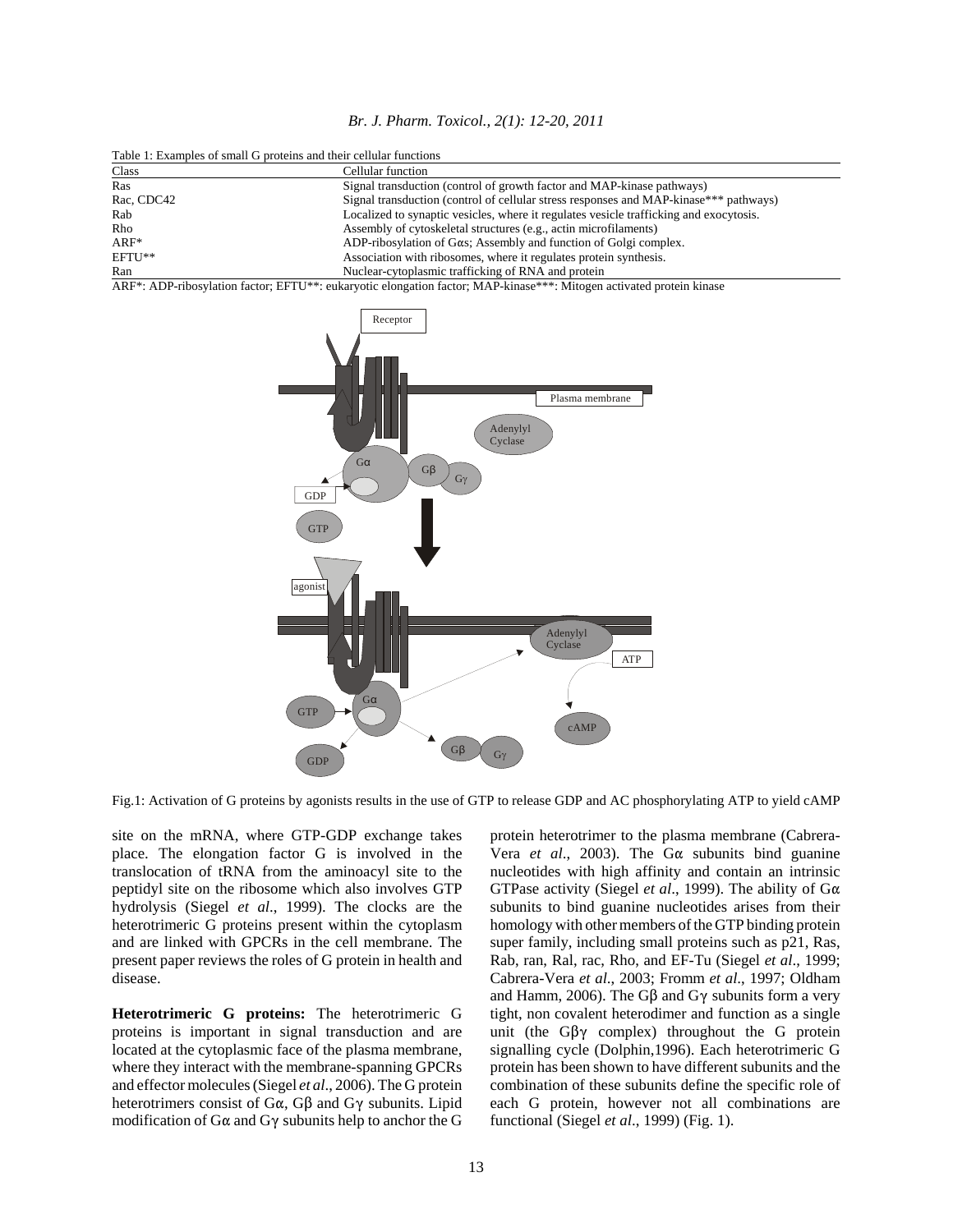

Fig. 2: G protein cycles between active and inactive states involving

a)  $G\alpha$  binds to guanosine diphosphate (GDP) in inactive state

b) Stimulation of the receptor by the agonist, leads to the release of the GDP, of which the GTP then binds to the empty site because its concentration is higher than the GDP

c) The dissociation of  $\beta\gamma$  subunits due to low affinity of GTP-bound G $\alpha$ 

d) GTP is hydrolysed to GDP due to GTPase activity of  $G\alpha$ 

The G protein  $\alpha$  subunit contains a binding site for a guanine nucleotide, which allows the binding of GDP in its non-activated state (Siegel *et al*., 2006, Walter *et al*., 2003). The G protein activation results in the exchange of GDP for GTP on the  $G\alpha$  subunit. When the  $G\alpha$  subunit is activated, it facilitates its dissociation from the  $G\beta$  and  $\gamma$  subunits (Dolphin 1996; Durchánková *et al.*, 2008). These activated Gα subunits then regulate the activity of effector enzymes such as phospholipase  $C$ , phospholipase  $A_2$ , and ion channels like K+ or Ca² (Flavahan and Vanhoutte, 1990; Durchánková *et al.*, 2008). Although the Gα subunit interacts with different effector domains according to each G protein, the  $G\beta$  and  $G\gamma$  subunits appear to be interchangeable (Siegel *et al*., 1999). Other G proteins have distinct  $G\beta$  and  $G\gamma$  subunit differences and these subunits may play a role in signal production and transduction (Levitzki, 1990; Wang, 1999; Zhong, 2003; Walter *et al.*, 2004). The dissociation of  $G\alpha$  subunit and the effector is regulated by the intrinsic GTPase activity of the G $\alpha$  subunit (Sprang, 1997). G proteins may be activated many more times before desensitisation of the receptor and consequently the reassociation of the G protein components together (Levitzki, 1990; Siegel *et al*., 1999; Durchánková *et al*., 2008) (Fig. 2).

The different types of G protein contain distinct  $\alpha$ subtypes, which in part, confer the specificity of their functional activity. The types of G protein  $\alpha$  subunit are categorized based on their structural and functional homologies (Siegel *et al*.,1999; Sprang, 1997; Durchánková *et al*., 2008). The molecular weight (Mr) of these proteins varies between 38,000-52,000. Multiple subtypes of  $\beta$  and  $\gamma$  subunits include five  $\beta$  subunits of Mr 35,000-36,000 and seven  $\gamma$  subunits of Mr 6,000-9,000. These proteins show distinct cellular distributions and differences in their functional properties (Siegel *et al*., 2006; Morris and Malbon, 2000; Oldham and Hamm, 2006). Multiple forms of heterotrimeric G proteins have been shown to exist in the nervous system (Siegel *et al*., 1999; Oldham and Hamm, 2006). Three types of heterotrimeric G protein have been identified according to Siegel *et al.*, (1999).  $G_t$  or transducin, was identified as the G protein that couples rhodopsin to regulate photoreceptor cell function, and  $G_s$  and  $G_i$  were identified as G proteins that couple plasma membrane receptors to the stimulation and inhibition of adenylyl cyclase, the enzyme that catalyzes the synthesis of cAMP (Siegel *et al*., 1999; Benians *et al*., 2005). Since the early 1990s, over 35 heterotrimeric G protein subunits have been identified by a combination of biochemical and molecular cloning techniques (Siegel *et al*., 2006; Mullaney, 1999; Oldham and Hamm, 2006; Dignard *et al.*, 2008). In addition to  $G_t$ ,  $G_s$  and  $G_i$ , the other types of G protein in the brain are designated as  $G_0$ ,  $G_{\text{olf}}$ ,  $G_{\text{gust}}$ ,  $G_z$ ,  $G_q$  and  $G_{11-16}$ . Moreover, for some of these G proteins, multiple subtypes show unique distributions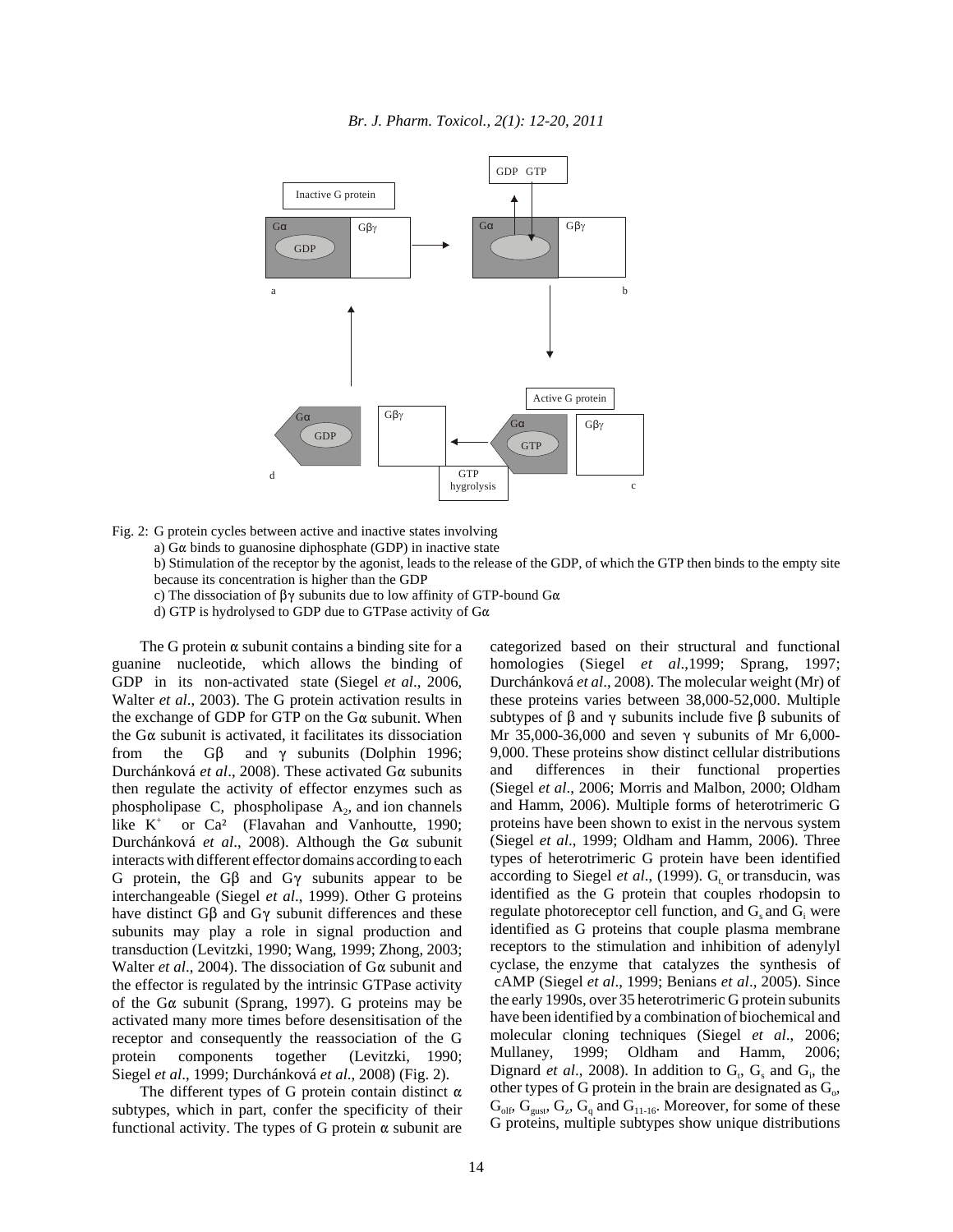| Table 2: Heterotrimeric G protein $\alpha$ -subunits in the brain |                             |                                 |                                                    |  |  |
|-------------------------------------------------------------------|-----------------------------|---------------------------------|----------------------------------------------------|--|--|
| Family                                                            |                             | Molecular weight (Mr)           | Effector protein(s)                                |  |  |
| Gs                                                                |                             |                                 |                                                    |  |  |
|                                                                   | $G \alpha s_1$              | 52,000                          | Adenylyl cyclase (activation)                      |  |  |
|                                                                   | $G\alpha s_2$               | 52,000                          |                                                    |  |  |
|                                                                   | $G\alpha s_3$               | 45,000                          |                                                    |  |  |
|                                                                   | $G\alpha_4$                 | 45,000                          |                                                    |  |  |
|                                                                   | $G\alpha$ olf               | 45,000                          |                                                    |  |  |
| Gi                                                                |                             |                                 |                                                    |  |  |
|                                                                   | $G\alpha i_1$               | 41,000                          | Adenylyl cyclase (inhibition)                      |  |  |
|                                                                   | $G\alpha i_2$               | 40,000                          | $K^+$ channel (activation)                         |  |  |
|                                                                   | $Gai_3$                     | 41,000                          | $Ca2+$ (inhibition)                                |  |  |
|                                                                   |                             | PI-Phospholipase C (activation) |                                                    |  |  |
|                                                                   |                             | Phospholipase A,                |                                                    |  |  |
|                                                                   | $G\alpha_{0_1}$             | 39,000                          | $K^+$ channel (activation)                         |  |  |
|                                                                   | $G\alpha$ o <sub>2</sub>    | 39,000                          | $Ca^{2+}$ channel (inhibition)                     |  |  |
|                                                                   | $G\alpha t_1$               | 39,000                          | Phosphodiesterase (Activation) in rods and cones.  |  |  |
|                                                                   | $G\alpha t$ ,               | 40,000                          |                                                    |  |  |
|                                                                   | $G\alpha$ gust              | 41,000                          | Phosphodiesterase (activation) in taste epithelium |  |  |
|                                                                   | $G\alpha z$                 | 41,000                          | Adenylyl cyclase (inhibition)                      |  |  |
| Gq                                                                |                             | 41,000-43,000                   |                                                    |  |  |
|                                                                   | $G\alpha q$                 |                                 | PI-Phospholipase C (activation)                    |  |  |
|                                                                   | $G\alpha_{11}$              |                                 |                                                    |  |  |
|                                                                   | $G\alpha_{14}$              |                                 |                                                    |  |  |
|                                                                   | $G\alpha_{15}$              |                                 |                                                    |  |  |
|                                                                   | $G \alpha_{\underline{16}}$ |                                 |                                                    |  |  |
| $\mathbf{G}_{12}$                                                 |                             | 44,000                          | Unknown                                            |  |  |
|                                                                   | $G\alpha_{12}$              |                                 |                                                    |  |  |
|                                                                   | $G\alpha_{13}$              |                                 |                                                    |  |  |

#### *Br. J. Pharm. Toxicol., 2(1): 12-20, 2011*

in the brain and peripheral tissues (Mullaney, 1999; Siegel *et al*., 2006; Neer, 1995; Kitanaka *et al*., 2008) (Table 2).

**The G** $\alpha$  **subunit:** The G $\alpha$  subunits are divided into four classes (G $\alpha_s$ , G $\alpha_i$ , G $\alpha_q$  and G $\alpha_{12}$ ), based on their amino acid sequences (Table 2). Each of these classes has at least two subtypes. The  $G\alpha_s$  class includes subtypes  $G\alpha_s$ and  $G\alpha_{\text{off}}$ .  $G\alpha_{\text{off}}$  is located in chemosensory neurons only (Novotny and Svoboda, 1998; Kitanaka et al., 2008). Ga<sub>s</sub> stimulates Adenylate Cyclase (AC) 1-6, thereby increasing cAMP, leading to the phosphorylation and subsequent activation of  $Ca^{2+}$  channels (Dolphin, 1996). This G protein is also associated with the inactivation of cardiac Na+ channels and may be directly coupled to intracellular Ca<sup>2+</sup> channels (Novotny and Svoboda, 1998; Dolphin, 1996; Straiker *et al*., 2002). ADP-ribosylation of the  $G\alpha$ , subunit which is catalysed by cholera toxin, causes an increase in AC by slowing the 'off' phase of GTPase reaction (Levitzki, 1990; Oldham and Hamm, 2006).

Two variants of  $G\alpha_s$  have been shown in both humans and animals- the short (~44kDa) and the long (~46kDa) (Milligan *et al*., 1999; Oldham and Hamm, 2006). The majority of  $G\alpha$ , variants located in the kidney, placenta, cortex, cerebellum and adrenal medulla are  $G\alpha_{s-L}$ , however  $G\alpha_{s-S}$  predominates in the heart, liver, neostriatum and platelets (Novotny and Svoboda, 1998). Both variants of these G proteins are functionally similar, however a measurable difference in the rate of GDP dissociation is observed.  $G\alpha_{s-s}$  may have a higher efficacy



Fig. 3: The G protein alpha subunits activation through G protein coupled receptors present on the cell membrane

in stimulating AC in some cells and the cellular distribution of the two variants also varies (Novotny and Svoboda, 1998; Durchánková et al., 2008). Ga<sub>i</sub> class includes  $G\alpha_{i}$ ,  $G\alpha_{v}$ ,  $G\alpha_{o}$ ,  $G\alpha_{gust}$  and  $G\alpha_{z}$ .  $G\alpha_{i}$  inhibits AC, decreases cAMP and activates K<sup>+</sup> channels. The  $Ga_{o}$  with molecular weight of 39kDa, inhibits  $Ca^{2+}$  channels, is present in brain tissues and is believed to be involved in neuronal responses (Milligan *et al*., 1990, Kaziro *et al*., 1991; Hepler and Gilman, 1992; Durchánková *et al.*, 2008). The Gα<sub>α</sub> activation stimulates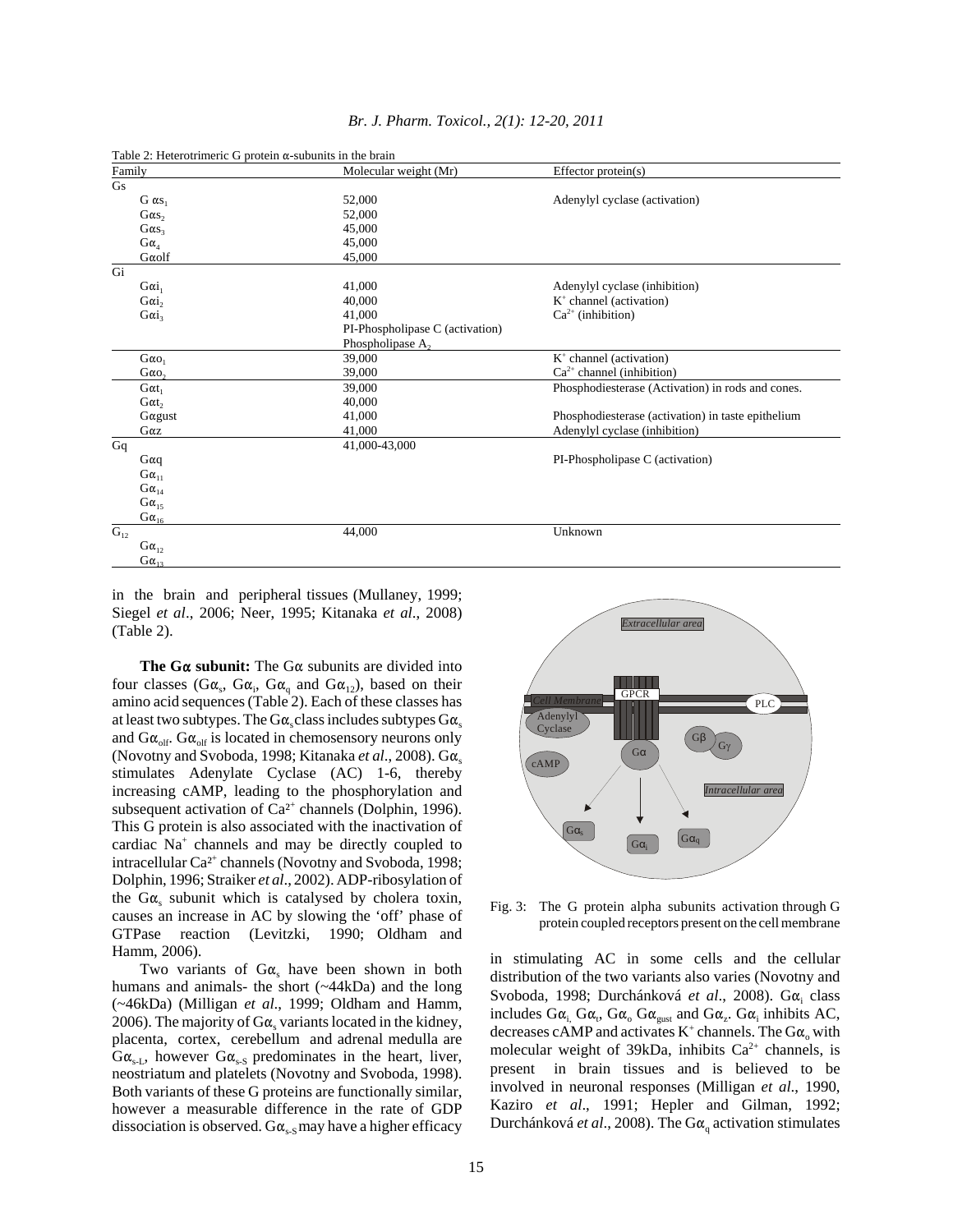PLC- $\beta$  leading to increased Ca<sup>2+</sup> and subsequent activation of PKC which respectively activates AC1 and AC2 leading to increased cAMP production and finally the activation of PKA (Dolphin, 1996; Murray and Shewan, 2008) (Fig. 3).

**The G** $\beta\gamma$  **dimer:** The tightly bound G $\beta\gamma$  dimer has been shown to regulate many effectors and may be involved in GPCR kinase recruitment and hence involved in the activation of second messengers (Hamm and Gilchrist, 1996; Dignard *et al.*, 2008). The G $\beta$  subunit is approximately 36kDa and comprises subtypes that are highly homologous. The G $\gamma$  subtypes about 6-9kDa are more divergent and are thought to account for the functional differences in  $G\beta\gamma$  (Hamm and Gilchrist, 1996). The G $\beta\gamma$  dimer has been demonstrated to have several roles in signal transduction. The  $G\beta\gamma$ subunits are membrane associated, due to the isoprenylation of the G $\gamma$  subunit, which is also necessary for the effective interaction of  $G\beta\gamma$  with  $G\alpha$  (Muller and Lohse, 1995).

When GTP is bound to the  $G\alpha$  subunit, the heterotrimeric complex becomes activated and the subsequent dissociation of  $G\alpha$  from  $G\beta\gamma$  allows the  $G\beta\gamma$ subunit to interact with effectors. Although little is known about the specific sites on the  $G\beta$  or  $G\gamma$  subunit that interact with effector systems, it is now known that  $G\beta\gamma$ dimer is important in effector activation (Hamm and Gilchrist, 1996; Blackmer *et al*., 2001). Some forms of AC such as 1, 2 and 4 are stimulated or inhibited by interactions with  $G\beta\gamma$  (Muller and Lohse, 1995). These subunits can also influence GRK transportation to the cell membrane, K<sup>+</sup> channel opening frequency and other effectors such as phospholipase A<sub>2</sub> (PLA<sub>2</sub>). The G $\beta\gamma$  is also involved in the inhibition of unidentified  $Ca^{2+}$ currents, possibly by facilitating alterations in the closed state of the ion channel, making the ion channel less willing to open (Clapham, 1996; Blackmer *et al*., 2001).

**The function of G protein**  $\beta\gamma$  **subunits:** It has been demonstrated that one group of protein kinase, the G protein receptor kinases (GRKs), can bind to  $\beta\gamma$  subunits. These kinases phosphorylate G protein-coupled receptors that are occupied by ligand and thereby mediate one form of receptor desensitization (Siegel *et al*., 2006). It is now known that  $\beta\gamma$  play a very important role in receptor desensitisation and the GRK is normally a cytoplasmic protein that does not come in appreciable contact with the plasma membrane receptor under basal conditions (Siegel *et al*., 2006). Ligand binding to the receptor activates the associated G protein, which results in the generation of free  $\alpha$  and  $\beta\gamma$  subunits. The  $\beta\gamma$  subunits, which remain membrane-bound, are now free to bind to the C-terminal domain of GRK. This draws the GRK into close physical proximity with the receptor and enables receptor

phosphorylation. In this way, the  $\beta\gamma$  subunits target GRKs, which have constitutive catalytic activity to those receptors that are ligand-bound (Hamm and Gilchrist, 1996; Siegel *et al*., 2006; Dignard *et al*., 2008).

Another important role of  $\beta\gamma$  subunits is the regulation of the mitogen-activated protein kinase (MAPkinase) pathway (Siegel *et al*., 1999). MAP-kinases are the major effector pathway for growth factor receptors however, signals that act through GPCRs, particularly those coupled to  $G_i$ , can modulate growth factor activation of MAP-kinase pathway. This is mediated via  $\beta\gamma$  subunits (Siegel *et al*., 2006). Activation of receptors leads to the generation of free  $\beta\gamma$  subunits which then activate the MAP-kinase pathway at some early step in the cascade (Siegel *et al*., 2006). Some possibilities are by direct action of the  $\beta\gamma$  subunits on Ras or on one of several linker proteins between the growth factor receptor itself and activation of Ras (Hamm and Gilchrist, 1996; Siegel *et al*., 2006; Dignard *et al*., 2008).

**Modulation of heterotrimeric G proteins:** The functioning of heterotrimeric G proteins is modulated by several other proteins. One major class of modulator protein binds to G protein  $\alpha$  subunits and stimulates their intrinsic GTPase activity. These are called GTPaseactivating proteins (GAPs). The GAPs had been known to exist for small G proteins but have been identified for heterotrimeric G proteins (Siegel *et al*., 1999). The GAPs have been termed regulators of G protein-signalling (RGS) proteins. It has been shown that activation of  $\alpha$ subunit, GTPase activity hastens the hydrolysis of GTP to GDP, more rapidly restores the inactive heterotrimer and, hence, the RGS proteins inhibit the biological activity of G proteins (Siegel *et al*., 1999). Nunn *et al*. (2006) and Siegel *et al*. (2006) have shown that some 20 forms of mammalian RGS protein are now known and most are expressed in the brain with highly region-specific patterns. It is also thought that different families of G protein  $\alpha$  subunits are likely to be modulated by different forms of RGS protein (Siegel *et al*., 2006; Nunn *et al*., 2006).

Another protein modulator of G protein function is phosducin, a cytosolic protein enriched in the retina and pineal gland but also expressed in the brain and other tissues of humans and other mammals (Danner and Lohse, 1996; Schröder and Lohse, 1996). Phosducin binds to G protein  $\beta\gamma$  subunits with high affinity and this results in the prevention of  $\beta\gamma$  subunit reassociation with the  $\alpha$ subunit. In this way, phosducin may sequester  $\beta\gamma$  subunits which initially may prolong the biological activity of the  $\alpha$  subunit (Hamm and Gilchrist, 1996), which eventually may inhibit G protein activity by preventing the direct biological effects of the  $\beta\gamma$  subunits as well as regeneration of the functional G protein heterotrimer (Siegel *et al*., 2006).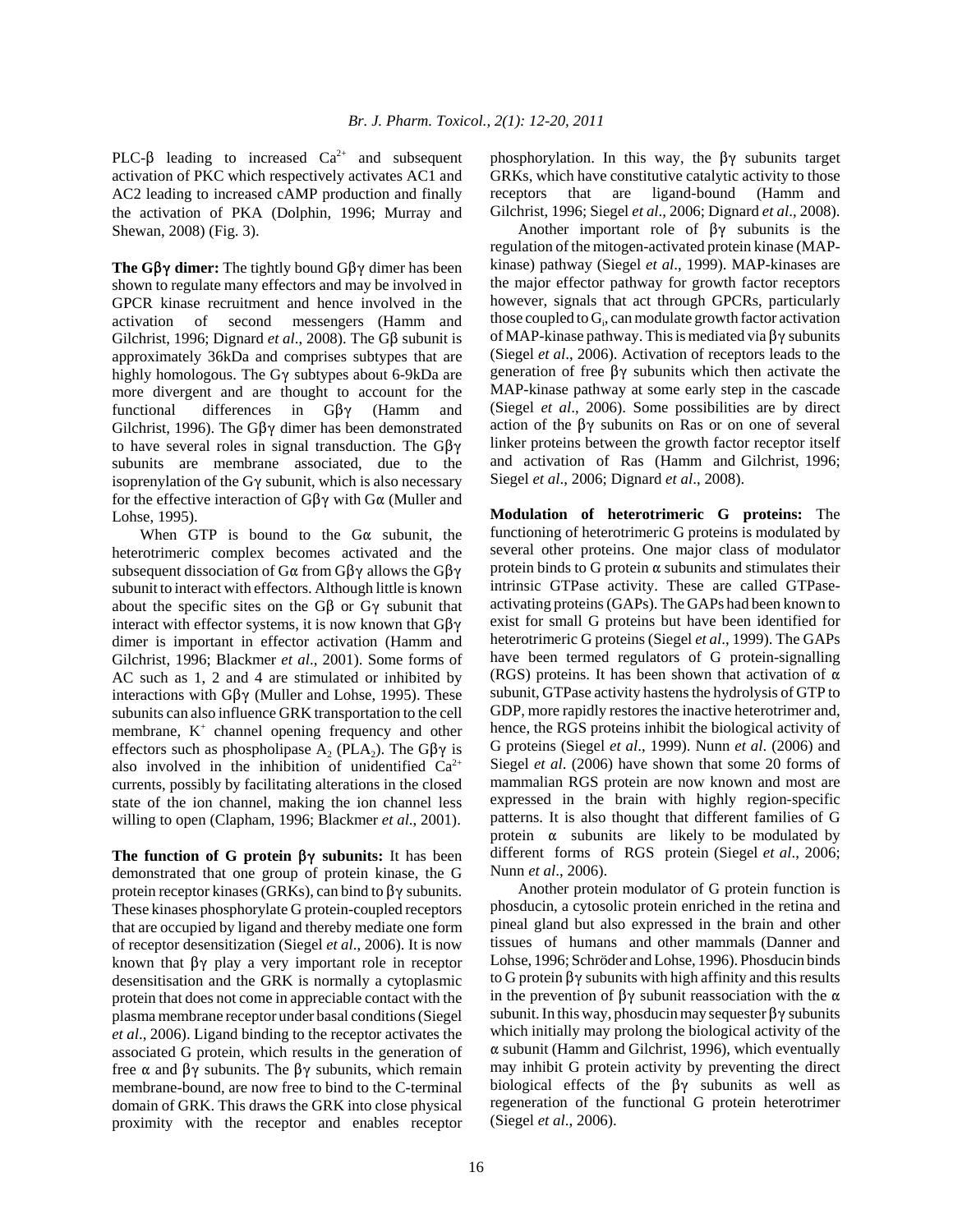Jiang *et al.* (1998), have shown that  $G_0$  is the most abundant G protein in neurons, where it constitutes up to 2% of membrane protein, and is also expressed in endocrine cells and the heart. Jiang *et al*. (1998), showed that  $G_0$  is activated not only by the same class of seventransmembrane receptors that activate the inhibitory G proteins, but also by at least two proteins that do not belong to the rhodopsin-like family of G protein-coupled receptors and the Alzheimer amyloid protein precursor protein responsible for familial forms of the disease.

All G protein  $\alpha$  subunits have been shown to be modified in their N-terminal domains by palmitoylation or myristoylation (Dohlman and Thorner, 1997). These modifications may regulate the affinity of the  $\alpha$  subunit for its  $\beta\gamma$  subunits and, thereby the likelihood of dissociation or reassociation of the heterotrimer. The modifications also may help determine whether the  $\alpha$ subunit, released upon ligand-receptor interaction, remains associated with the plasma membrane or diffuses into the cytoplasm. This could have important consequences on the types of effector proteins regulated. G protein  $\gamma$  subunits are modified on their C- terminal cysteine residues by isoprenylation (Jiang *et al*., 1998). There is evidence that this modification plays a key role in anchoring the  $\gamma$  subunit and its associated  $\beta$  subunit to the plasma membrane (Cabrera-Vera *et al*., 2003; Slessareva *et al*., 2003). The importance of this anchoring shows the ability of  $\beta\gamma$ - subunits to target GRKs to ligand-bound receptors depends on this membrane localization (Siegel *et al*., 1999; Cabrera-Vera *et al*., 2003).

**G protein and ion channels:** Many G proteins are linked to fluctuations in intracellular ion concentrations, which is due to both direct activation of ion channels by G proteins and indirect second messenger-mediated responses (Berridge *et al*., 2003; Lowes *et al*., 2002). AC is stimulated by the activation of  $G<sub>s</sub>$  which results in the elevation of intracellular cAMP levels. This increase in cAMP can directly open  $Ca^{2+}$  channels or, alternatively, can activate  $Ca^{2+}$  and  $K^+$  channels via cAMP-dependent phosphorylation of the channel. Protein kinase C (PKC) is involved in the phosphorylation of several  $Ca^{2+}$ channels in various cell populations including neurons. PKC is also involved in the inhibition of other ion currents including  $K^+$ ,  $Ca^{2+}$ -dependent  $K^+$ , and  $Na^+$ channels. Other second messenger components also influence ion channel activation and inhibition including phospholipase A<sub>2</sub> (PLA<sub>2</sub>) and intracellular Ca<sup>2+</sup> levels (Berridge *et al*., 2003; Berridge, 2006; Burgoyne, 2007). G proteins are involved in direct activation and inhibition of several ion channels. The stimulation of  $Ca^{2+}$  current has been associated with the direct interaction with G proteins and similarly the receptor-mediated inhibition of  $Ca<sup>2+</sup>$  channels is also linked to G proteins (Dolphin, 1990; Berridge *et al*., 2003, Walter *et al*., 2003). G proteins couple some neurotransmitter receptors directly to ion channels and one of the best examples of this mechanism in the brain is the coupling of many types of receptors including  $\mu$ -opioid,  $\alpha_2$ -adrenergic, D<sub>2</sub>-dopaminergic, muscarinic cholinergic, 5HT1a-serotonergic and  $GABA_B$ receptors, to the activation of an inward rectifying  $K^+$ channel (GIRK) via pertussis toxin-sensitive mechanisms (Wickman and Clapham, 1995: Schneider *et al*., 1997). It has been shown that binding of the G protein subunits to the  $Ca^{2+}$  channels, reduces their probability of opening in response to membrane depolarization. This mechanism is best seen in L-type  $Ca^{2+}$  channels, which are inhibited by the dihydropyridine antihypertensive drugs such as verapamil but may also operate for other types of voltagegated Ca2+ channel (Berridge *et al*., 2003). Another example of direct regulation of ion channels by G proteins is the stimulation L-type  $Ca^{2+}$  channels by  $G_s$ . In this case, free  $\alpha$  subunits appear to bind to the channel and increase their probability of opening in response to membrane depolarization (Wickman and Clapham, 1995; Berridge *et al*., 2003).

**G proteins and MAPK:** Several G protein-coupled receptors are capable of activating the MAPK pathway (Luttrell *et al*., 1997; Lowes *et al*., 2002). Research has shown the involvement of a ras-dependent mechanism and MAPK was found to induce mitogenesis in cultured fibroblasts after stimulation of GPCRs by naturally occurring phospholipids (Howe and Marshall, 1993). MAPKs are localised in both the cytoplasm and nucleus and are suspected to be involved in the phosphorylation of nuclear transcription factors which regulate gene transcription (Luttrell *et al*., 1997). Activation of PKC and phospholipase C beta ( $PLC\beta$ ) has also been linked to MAPK activation (Kolch *et al*., 1993). Thus, G proteins are linked to pathways that influence not only membrane conductance but also cell proliferation and growth, implicating a possible role of G proteins in disease pathology (Luttrell *et al*., 1997; Berridge, 2006; Cabrera-Vera, *et al*., 2003).

## **CONCLUSION**

G Protein-mediated signal transduction is important in the regulation of a cell's morphological and physiological response to external factors (Wettschureck and Offermanns, 2005; Ohkubo and Nakahata, 2007). G proteins have been demonstrated to be involved in disease pathology through several mechanisms (Ohkubo and Nakahata, 2007). Among them are the exotoxins such as cholera or pertussis toxins which interfere with the G protein activity. Other disease pathologies associated with abnormal mutations in G proteins can interfere with signal transduction pathways and disease pathogenesis may also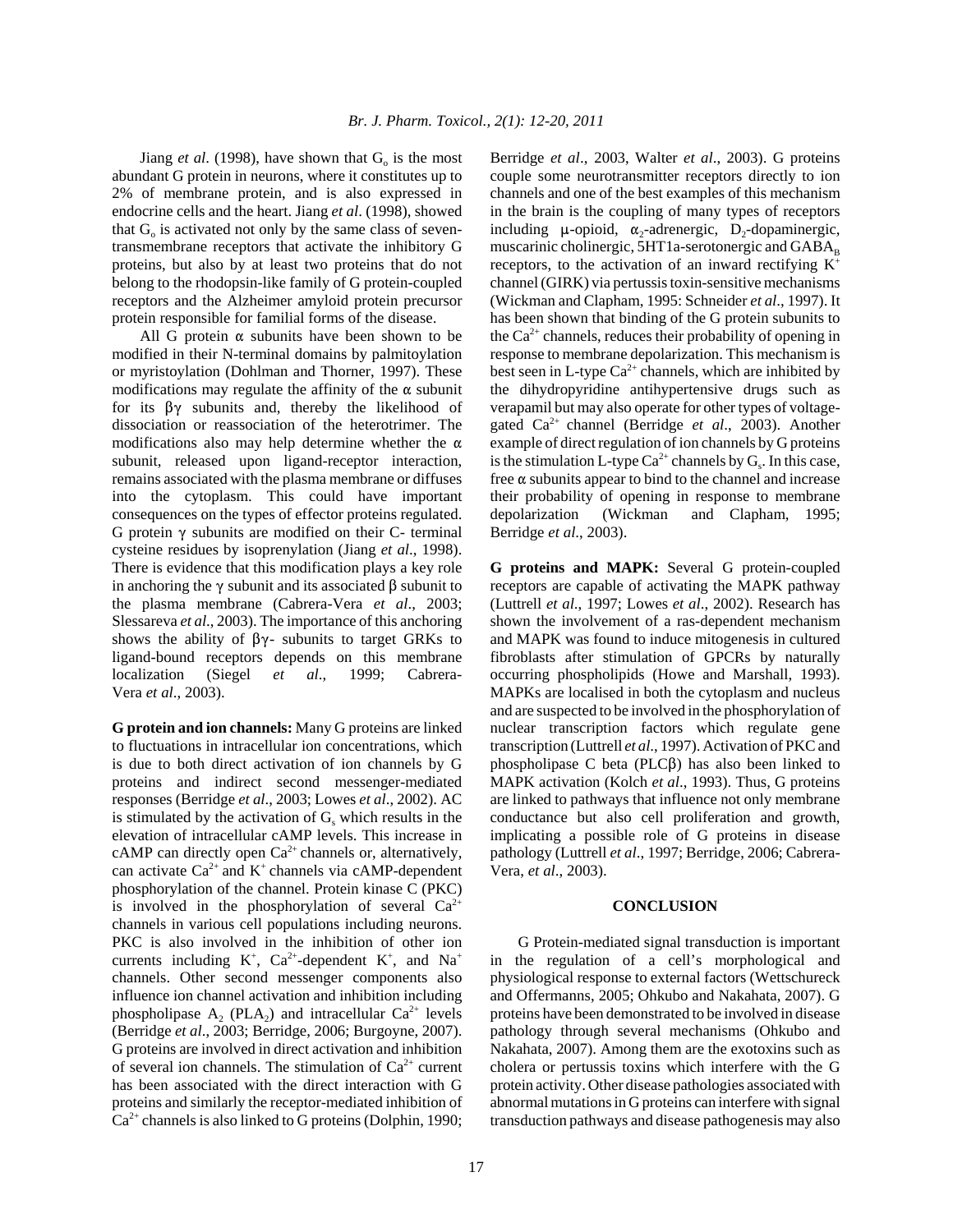involve signal transmission that is either excessive, by augmentation of G protein function, or insufficient, via inactivation of G proteins (Wettschureck and Offermanns, 2005).

Specific mutations may affect the ability of a G protein to hydrolyze GTP which may interfere with signal initiation, transmission and termination (Ohkubo and Nakahata, 2007). Other mutations alter levels of a specific G protein or produce unstable G proteins, leading to changes in the response to a stimulus. Mutations may also alter the rate of GDP release and GTP binding, resulting in modifications to downstream signalling (Farfel *et al*., 1999; Xie and Palmer, 2007).

It has been shown that the regulators of G protein signalling (RGS) proteins may play a role in disease pathology, since the RGS proteins have been found to reduce termination times by accelerating GTP hydrolysis, and are important in mediating slowing of heart rate, photon detection in the retina and the contraction of smooth muscle cells (Berman and Gilman, 1998). Mutations of these RGS proteins may play a role in prolonged stimulation of effectors associated with these proteins (Farfel *et al*., 1999; Lorenz *et al*., 2007).

Genetic variations and defects can also cause the inactivation of G proteins. Pseudohypoparathyroidism type 1 is caused by the null response of cells to parathyroid hormone and other hormones that are mediated by  $G_s$ . This may be due to either decreased levels of the active  $G\alpha_s$  subunit or the production of inactive Ga, subunits (Farfel *et al.*, 1999). Pseudohypoparathyroidism type 1b may also be caused by a genetic defect in  $Ga_{s}$  (Farfel *et al.*, 1999: Lorenz *et al*., 2007).

### **REFERENCES**

- Benians, A., M. Nobles, S. Hosny and A. Tinker, 2005. Regulators of G-protein signalling form a quaternary complex with the agonist, receptor, and G-protein. A novel explanation for the acceleration of signalling activation kinetics. J. Biol. Chem., 280(14): 13383-13394.
- Berman, D.M. and A.G. Gilman, 1998. Mammalian RGS proteins: barbarians at the gate. J Biol. Chem., 273(3): 1269-1272.
- Berridge, M.J., 2006. Cell Signalling Biology. Portland Press Ltd. Retrieved from: www.cellsignalling biology.org.
- Berridge, M.J., M.D. Bootman and H.L. Roderick, 2003. Calcium signalling: Dynamics, homeostasis and remodelling. Nat. Rev. Mol. Cell Biol., 4(7): 517-529.
- Blackmer, T., E.C. Larsen, M. Takahashi, T.F.J. Martin, S. Alford and H.E. Hamm, 2001. G protein  $\beta\gamma$ subunit-mediated presynaptic inhibition: Regulation of exocytotic fusion downstream of  $Ca^{2+}$  entry. Science, 292(5515): 293-297.
- Blaukat, A., A. Barac, M.J. Cross, S. Offermanns and I. Dikic, 2000. G protein-coupled receptor-mediated mitogen-activated protein kinase activation through cooperation of Galpha(q) and Galpha(i) signals. Mol Cell Biol., 20(18): 6837-6848
- Burgoyne, R.D., 2007. Neuronal calcium sensor proteins: generating diversity in neuronal  $Ca^{2+}$  signalling. Nat. Rev. Neurosci., 8: 182-193.
- Cabrera-Vera, T.M., J. Vanhauwe, T.O. Thomas, M. Medkova, A. Preininger, M.R. Mazzoni and H.E. Hamm, 2003. Insights into G protein structure, function, and regulation. Endocr Rev., 24(6): 765-781.
- Clapham, D.E., 1996. Intracellular signalling: More jobs for G beta gamma. Curr. Biol., 6(7): 814-816.
- Danner, S. and M.J. Lohse, 1996. Phosducin is a ubiquitous G-protein regulator. Proc. Natl. Acad. Sci. U.S.A., 93(19): 10145-10150.
- Dhanasekaran, N. and M.V. Prasad, 1998. G protein subunits and cell proliferation. Biol Signals Recept., 7(2): 109-117.
- Dignard, D., D. André and M. Whiteway, 2008. Heterotrimeric G protein subunit function in Candida albicans: both the  $\{\alpha\}$  and  $\{\beta\}$  subunits of the pheromone response G protein are required for mating. Eukaryot Cell, 7(9): 1591-1599.
- Dohlman, H.G. and J. Thorner, 1997. RGS proteins and signaling by heterotrimeric G proteins. J Biol Chem., 272(7): 3871-3874.
- Dolphin, A.C., 1990. G protein modulation of calcium currents in neurons. Ann. Rev. Physiol., 52: 243-255.
- Dolphin, A.C., 1996. Facilitation of  $Ca^{2+}$  current in excitable cells. Trends Neurosci., 19(1): 35-43.
- Durchánková, D., J. Novotný and P. Svoboda, 2008. The time-course of agonist-induced solubilization of trimeric  $G(q)\alpha/G(11)\alpha$  proteins resolved by twodimensional electrophoresis. Physiol Res., 57(2): 195-203.
- Farfel, Z., H.R. Bourne and T. Iiri, 1999. The expanding spectrum of G protein diseases.N. Engl. J. Med., 340(13): 1012-1020.
- Flavahan, N.A. and P.M. Vanhoutte, 1990. G-proteins and endothelial responses. Blood Vessels, 27(2-5): 218-229.
- Fromm, C., O.A. Coso, S. Montaner, N. Xu and J.S. Gutkind, 1997. The small GTP-binding protein Rho links G protein-coupled receptors and Galpha12 to the serum response element and to cellular transformation. Proc. Natl. Acad. Sci. USA, 94(19): 10098-10103.
- Hamm, H.E. and A. Gilchrist, 1996. Heterotrimeric G proteins. Curr. Opin. Cell Biol., 8(2): 189-196.
- Hepler, J.R. and A.G. Gilman, 1992. G proteins. Trend. Biochem. Sci., 17(10): 383-387.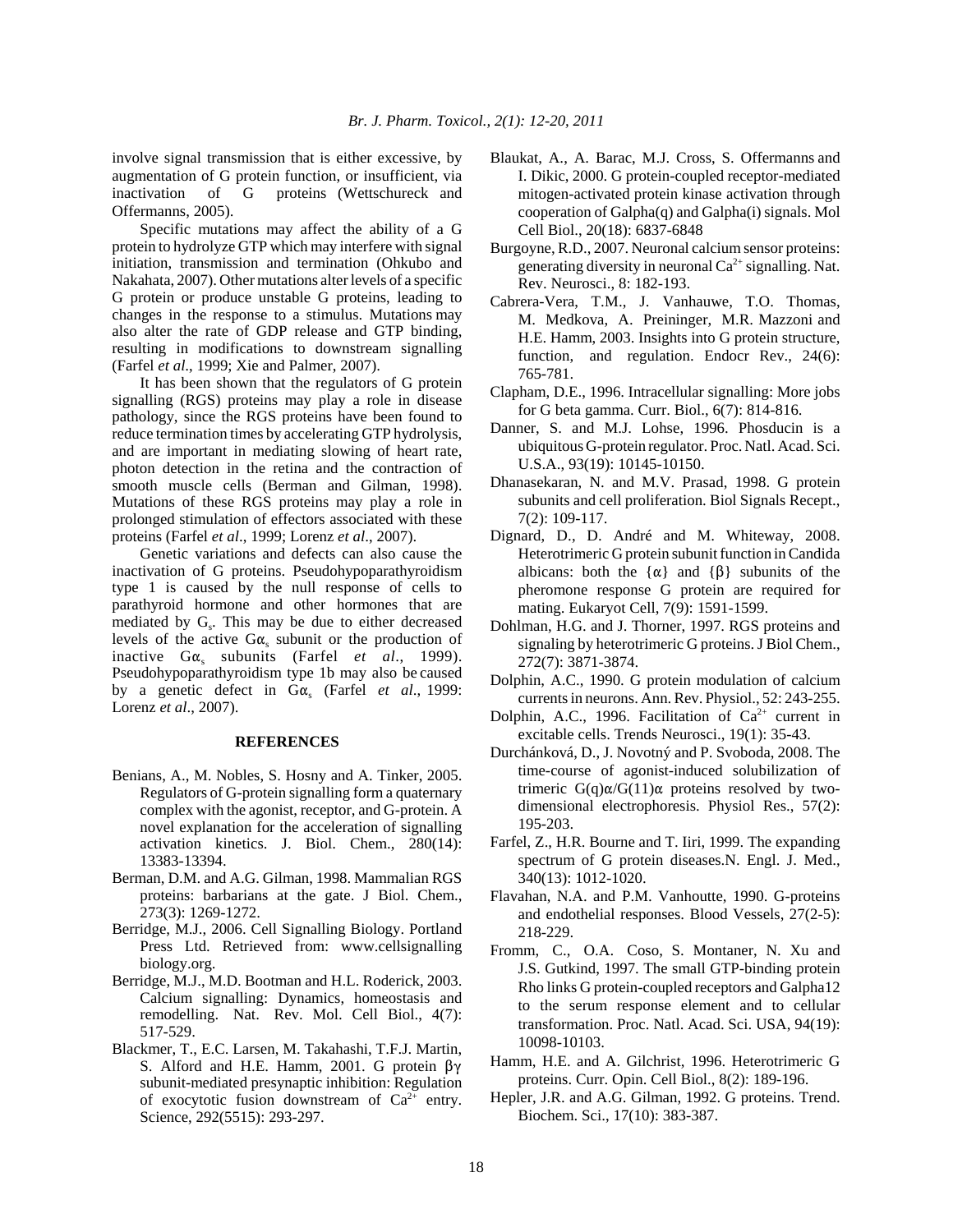- Howe, L.R. and C.J. Marshall, 1993. Lysophosphatidic acid stimulates mitogen-activated protein kinase activation via a G-protein-coupled pathway requiring p21ras and p74raf-1. J. Biol. Chem., 268(28): 20717-20720.
- Jiang, M., M.S. Gold, G. Boulay, K. Spicher, M. Peyton, P. Brabet, Y. Srinivasan, U. Rudolph, G. Ellison and L. Birnbaumer, 1998. Multiple neurological abnormalities in mice deficient in the G protein Go. Proc. Natl. Acad. Sci. USA, 95(6): 3269-3274.
- Kaziro, Y., H. Itoh, T. Kozasa, M. Nakafuku and T. Satoh, 1991. Structure and function of signaltransducing GTP-binding proteins. Annu. Rev. Biochem., 60: 349-400.
- Kitanaka, N., J. Kitanaka, F.S. Hall, T. Tatsuta, Y. Morita, M. Takemura, X.B. Wang and G.R. Uhl, 2008. Alterations in the levels of heterotrimeric G protein subunits induced by psychostimulants, opiates, barbiturates, and ethanol: Implications for drug dependence, tolerance, and withdrawal. Synapse, 62(9): 689-699.
- Kolch, W., G. Heidecker, G. Kochs, R. Hummel, H. Vahidi, H. Mischak, G. Finkenzeller, D. Marme and U.R. Rapp, 1993. Protein kinase C alpha activates RAF-1 by direct phosphorylation. Nature, 364(6434): 249-252.
- Levitzki, A., 1990. GTP-GDP exchange proteins. Science, 248(4957): 794.
- Lorenz, S., R. Frenzel, R. Paschke, G.E. Breitwieser and S.U. Miedlich, 2007. Functional desensitization of the extracellular calcium-sensing receptor is regulated via distinct mechanisms: Role of G proteincoupled receptor kinases, protein kinase C and  $\{\beta\}$ arrestins. Endocrinology, 148(5): 2398-2404.
- Lowes, V.L., N.Y. Ip and Y.H. Wong, 2002. Integration of signals from receptor tyrosine kinases and g protein-coupled receptors. Neurosignals, 11(1): 5-19.
- Luttrell, L.M., Y. Daaka, G.J. Della Rocca and R.J. Lefkowitz, 1997. G protein-coupled receptors mediate two functionally distinct pathways of tyrosine phosphorylation in rat 1a fibroblasts. Shc phosphorylation and receptor endocytosis correlate with activation of ERK kinases. J. Biol. Chem., 272(50): 31648-31656.
- Milligan, G., D.A. Groarke, A. McLean, R. Ward, C.W. Fong, A. Cavalli and T. Drmota, 1999. Diversity in the signalling and regulation of Gprotein-coupled receptors. Biochem. Soc. Trans., 27(2): 149-154.
- Milligan, G., I. Mullaney and F.R. McKenzie, 1990. Specificity of interactions of receptors and effectors with GTP-binding proteins in native membranes. Biochem. Soc Symp., 56: 21-34.
- Morris, A.J. and C.C. Malbon, 2000. Physiological regulation of G protein-linked signalling. Physiol. Rev., 79(4): 1373-1430.
- Mullaney, I., 1999. Signal transduction: A practical approach. Milligan G., 5: 73-90.
- Muller, S. and M.J. Lohse, 1995. The role of G-protein beta gamma subunits in signal transduction. Biochem. Soc. Trans., 23(1): 141-148.
- Murray, A.J. and D.A. Shewan, 2008. Epac mediates cyclic AMP-dependent axon growth, guidance and regeneration. Mol. Cell Neurosci., 38(4): 578-588.
- Neer, E.J., 1995. Heterotrimeric G proteins: organizers of transmembrane signals. Cell, 80(2): 249-257.
- Novotny, J. and P. Svoboda, 1998. The long  $(Gs(\alpha)-L)$ and short  $(Gs(\alpha)-S)$  variants of the stimulatory guanine nucleotide-binding protein. Do they behave in an identical way? J. Mol. Endocrinol., 20(2): 163-173.
- Nunn, C., H. Mao, P. Chidiac and P.R. Albert, 2006. RGS17/RGSZ2 and the RZ/A family of regulators of G-protein signaling. Semin Cell Dev. Biol., 17(3): 390-399.
- Ohkubo, S. and N. Nakahata, 2007. Role of lipid rafts in trimeric G protein-mediated signal transduction. Yakugaku Zasshi, 127(1): 27-40.
- Oldham, W.M. and H.E. Hamm, 2006. Structural basis of function in heterotrimeric G proteins. Q. Rev. Biophys., 39(2): 117-166.
- Schneider, T., P. Igelmund and J. Hescheler, 1997. G protein interaction with  $K^+$  and  $Ca2^+$  channels. Trend. Pharmacol. Sci., 18(1): 8-11.
- Schröder, S. and M.J. Lohse, 1996. Inhibition of Gprotein betagamma-subunit functions by phosducinlike protein. Proc. Natl. Acad. Sci. USA, 93(5): 2100- 2104.
- Siegel, G.J., B.W. Agranoff, R.W. Albers, S.K. Fisher and M.D. Uhler, 1999. Basic Neurochemistry; Molecular, Cellular and Medical Aspects. 6th Edn., Lippincott Williams and Wilkins, Philadelphia, pp: 1023-1120.
- Siegel, G.J., R.W. Albers, S.T. Brady and D.L. Price, 2006. Basic Neurochemistry: Molecular, Cellular and Medical Aspects. 7th Edn., Elsevier Academic Press, San Diego, pp: 339-346.
- Slessareva, J.E., H. Ma, K.M. Depree, L.A. Flood, H. Bae, T.M. Cabrera-Vera, H.E. Hamm and S.G. Graber 2003. Closely related G-protein-coupled receptors use multiple and distinct domains on Gprotein alpha-subunits for selective coupling. J. Biol. Chem., 278(50): 50530-50536.
- Sprang, S.R., 1997. G proteins, effectors and GAPs: structure and mechanism.Curr. Opin. Struct. Biol., 7(6): 849-856.
- Straiker, A.J., C.R. Borden and J.M. Sullivan, 2002. G-Protein  $\alpha$  subunit isoforms couple differentially to receptors that mediate presynaptic inhibition at rat hippocampal synapses. J. Neurosci., 22(7): 2460-2468.